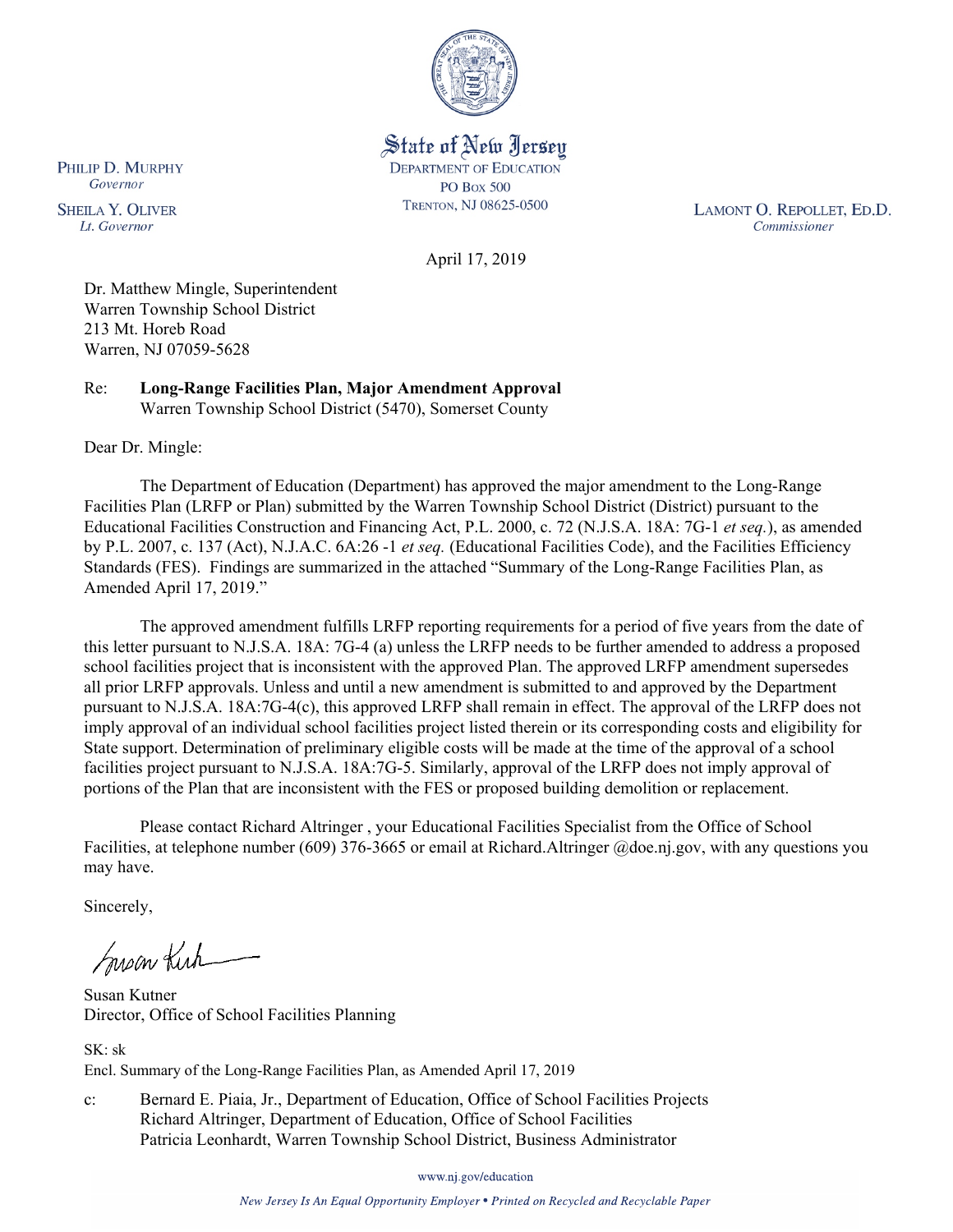# **Warren Township School District (5470) Summary of the Long-Range Facilities Plan, as Amended April 17, 2019**

The Department of Education (Department) has completed its review of the major amendment to the Long-Range Facilities Plan (LRFP or Plan) submitted by the Warren Township School District (District) pursuant to the Educational Facilities Construction and Financing Act, P.L. 2000, c. 72 (N.J.S.A. 18A: 7G-1 *et seq.*), as amended by P.L. 2007, c. 137 (Act), N.J.A.C. 6A:26-1 et seq. (Educational Facilities Code), and the Facilities Efficiency Standards (FES).

The following provides a summary of the District's approved amended LRFP. The summary is based on the standards set forth in the Act, the Educational Facilities Code, the FES, District-reported information in the Department's LRFP reporting system, and supporting documentation. The referenced reports in *italic* text are standard reports available on the Department's LRFP website.

#### **1. Inventory Overview**

The District is classified as a Regular Operating District (ROD) for funding purposes. It provides services for students in grades PK-8.

The District identified existing and proposed schools, sites, buildings, rooms, and site amenities in its LRFP. Table 1 lists the number of existing and proposed district schools, sites, and buildings. Detailed information can be found in the *School Asset Inventory Report* and the *Site Asset Inventory Report.*

**As directed by the Department, school facilities projects that have received initial approval by the Department and have been approved by the voters, if applicable, are represented as "existing" in the LRFP.** Approved projects that include new construction and/or the reconfiguration/reassignment of existing program space are as follows: N/A.

#### **Table 1: Number of Schools, School Buildings, and Sites**

|                                              | <b>Existing</b> | <b>Proposed</b> |
|----------------------------------------------|-----------------|-----------------|
| Number of Schools (assigned DOE school code) |                 |                 |
| Number of School Buildings <sup>1</sup>      |                 |                 |
| Number of Non-School Buildings <sup>2</sup>  |                 |                 |
| Number of Vacant Buildings                   |                 |                 |
| Number of Sites                              |                 |                 |

*1 Includes district-owned buildings and long-term leases serving students in district-operated programs 2 Includes occupied district-owned buildings not associated with a school, such as administrative or utility buildings*

Based on the existing facilities inventory submitted by the District:

- Schools using leased buildings (short or long-term): N/A
- Schools using temporary classroom units (TCUs), excluding TCUs supporting construction: N/A
- Vacant/unassigned school buildings: N/A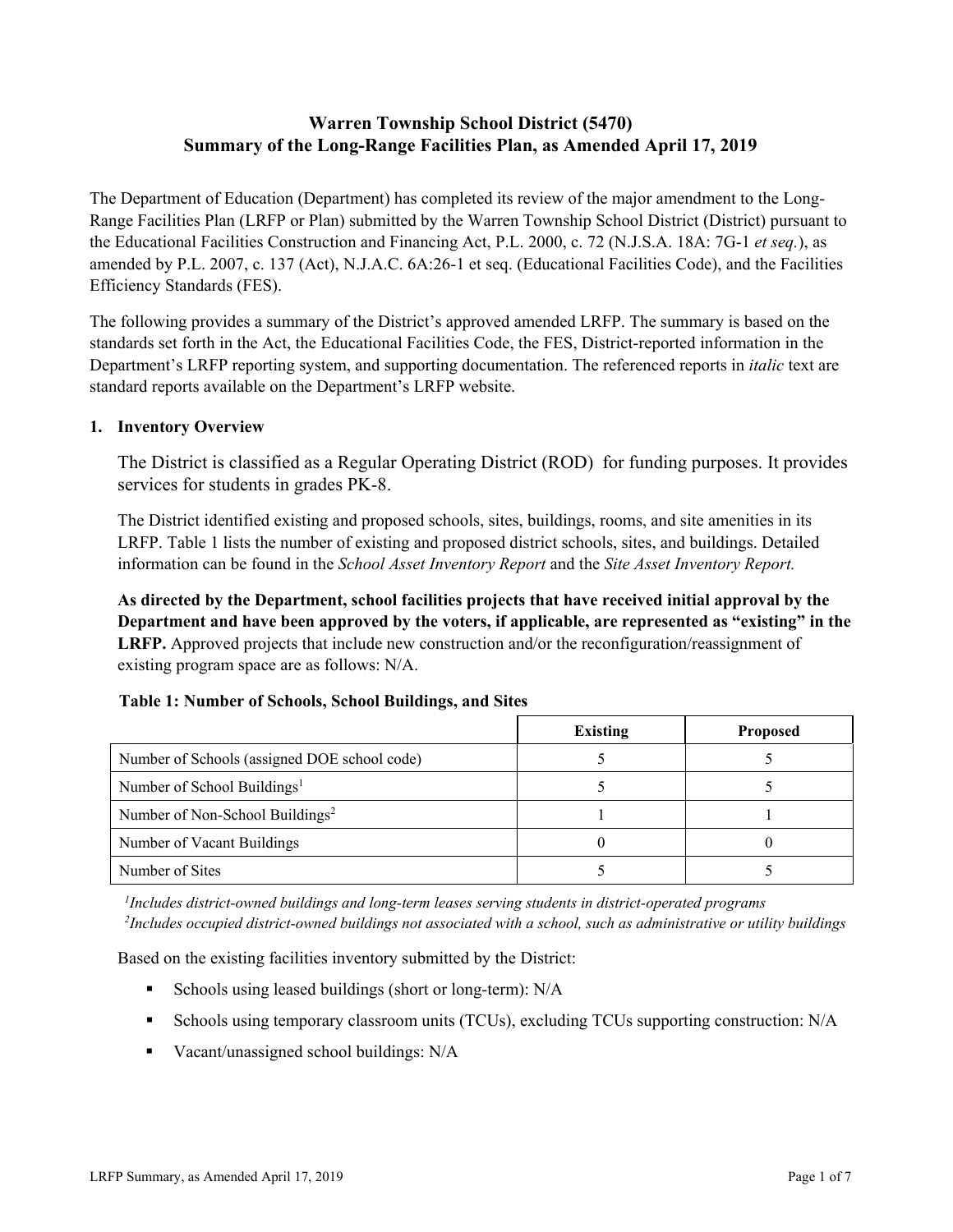**FINDINGS** The Department has determined that the proposed inventory is adequate for approval of the District's LRFP amendment. However, the LRFP determination does not imply approval of an individual school facilities project listed within the LRFP; the District must submit individual project applications for project approval.

# **2. District Enrollments**

The District determined the number of students, or "proposed enrollments," to be accommodated for LRFP planning purposes on a district-wide basis and in each school.

The Department minimally requires the submission of a standard cohort-survival projection. The cohortsurvival method projection method forecasts future students based upon the survival of the existing student population as it moves from grade to grade. A survival ratio of less than 1.00 indicates a loss of students, while a survival ratio of more than 1.00 indicates the class size is increasing. For example, if a survival ratio tracking first to second grade is computed to be 1.05, the grade size is increasing by 5% from one year to the next. The cohort-survival projection methodology works well for communities with stable demographic conditions. Atypical events impacting housing or enrollments, such as an economic downturn that halts new housing construction or the opening of a charter or private school, typically makes a cohort-survival projection less reliable.

**Proposed enrollments are based on a standard cohort-survival enrollment projection.** However, middle school enrollments are likely to increase beyong the projection period as larger elmentary school enrollments move through the district. Adequate supporting documentation was submitted to the Department to justify the proposed enrollments. Table 2 provides a comparison of existing and projected enrollments. All totals include special education students.

| Grades                       | <b>Existing Enrollments</b><br>2018-19 | <b>District Proposed Enrollments</b><br>2023-24 |
|------------------------------|----------------------------------------|-------------------------------------------------|
| PK (excl. private providers) | 51                                     | 39                                              |
| Grades K-5                   | 1,011                                  | 1,141                                           |
| Grades 6-8                   | 630                                    | 534                                             |
| Grades 9-12                  | 0                                      |                                                 |
| Totals K-12                  | 1,641                                  | 1,714                                           |

# **Table 2: Enrollments**

**FINDINGS** The Department has determined the District's proposed enrollments to be acceptable for approval of the District's LRFP amendment. The Department will require a current enrollment projection at the time an application for a school facilities project is submitted incorporating the District's most recent enrollments in order to verify that the LRFP's planned capacity is appropriate for the updated enrollments.

#### **3. District Practices Capacity**

Based on information provided in the room inventories, *District Practices Capacity* was calculated for each school building to determine whether adequate capacity is proposed for the projected enrollments based on district scheduling and class size practices. The capacity totals assume instructional buildings can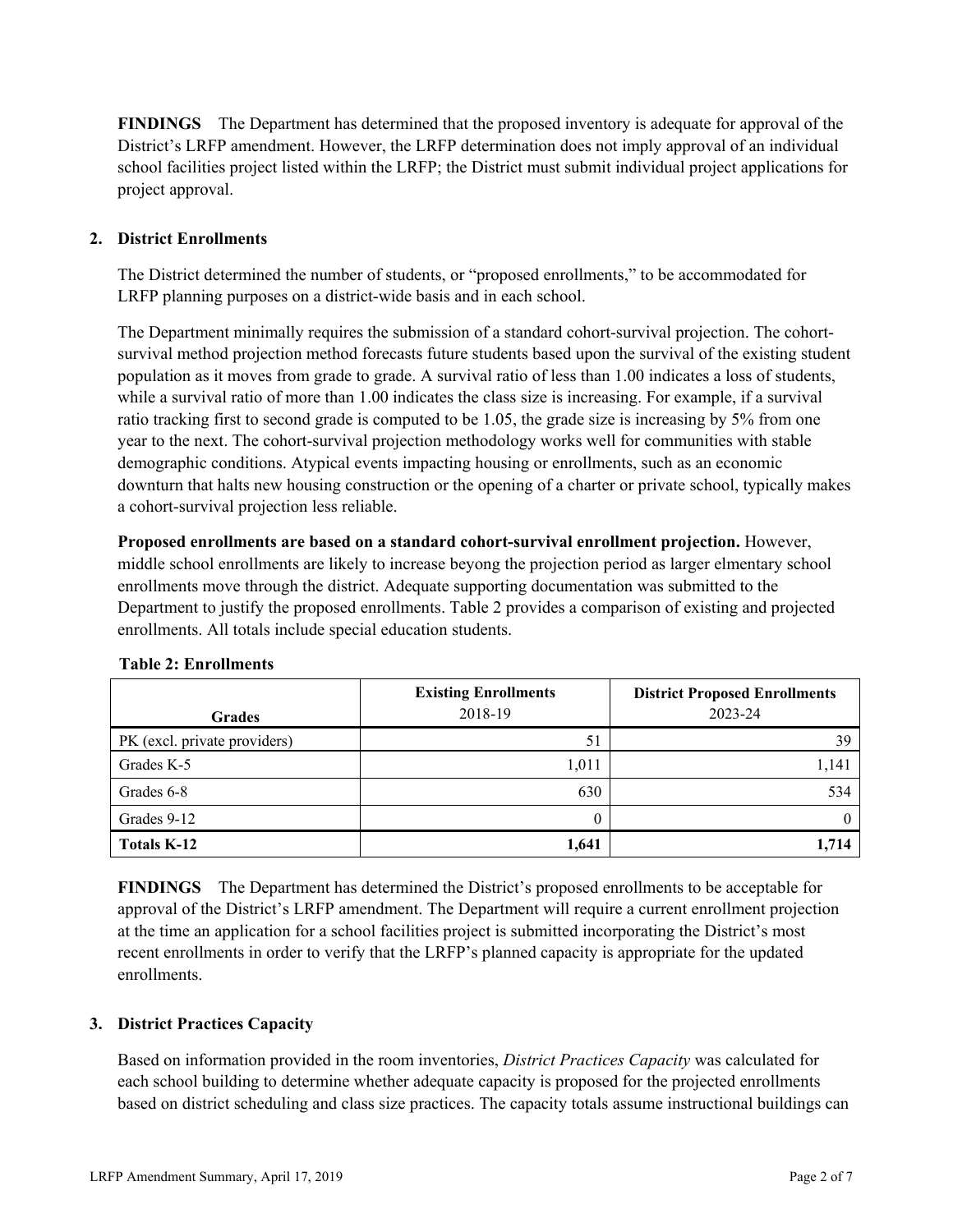be fully utilized regardless of school sending areas, transportation, and other operational issues. The calculations only consider district-owned buildings and long-term leases; short term leases and temporary buildings are excluded. A capacity utilization factor of 90% for classrooms serving grades K-8 and 85% for classrooms serving grades 9-12 is applied in accordance with the FES. No capacity utilization factor is applied to preschool classrooms.

In certain cases, districts may achieve adequate District Practices Capacity to accommodate enrollments but provide inadequate square feet per student in accordance with the FES, resulting in educational adequacy issues and "Unhoused Students." Unhoused students are considered in the "Functional Capacity" calculations used to determine potential State support for school facilities projects and are analyzed in Section 4.

Table 3 provides a summary of proposed enrollments and existing and proposed District-wide capacities. Detailed information can be found in the LRFP website reports titled *FES and District Practices Capacity Report, Existing Rooms Inventory Report, and Proposed Rooms Inventory Report.*

| <b>Grades</b>          | <b>Proposed</b><br><b>Enrollments</b> | <b>Existing</b><br><b>District</b><br><b>Practices</b><br>Capacity | <b>Existing</b><br>Deviation* | <b>Proposed</b><br><b>District</b><br><b>Practices</b><br>Capacity | <b>Proposed</b><br>Deviation* |
|------------------------|---------------------------------------|--------------------------------------------------------------------|-------------------------------|--------------------------------------------------------------------|-------------------------------|
| Preschool (PK)         | 39                                    | 45.00                                                              | 6.00                          | 45.00                                                              | 6.00                          |
| Elementary $(K-5)$     | 1,141                                 | 1,504.20                                                           | 363.20                        | 1,504.20                                                           | 363.20                        |
| Middle $(6-8)$         | 534                                   | 774.60                                                             | 240.60                        | 774.60                                                             | 240.60                        |
| High $(9-12)$          | $\theta$                              | $0.00\,$                                                           | 0.00                          | 0.00                                                               | 0.00                          |
| <b>District Totals</b> | 1,714                                 | 2,323.80                                                           | 609.80                        | 2,323.80                                                           | 609.80                        |

**Table 3: District Practices Capacity Analysis**

*\* Positive numbers signify surplus capacity; negative numbers signify inadequate capacity. Negative values for District Practices capacity are acceptable for approval if proposed enrollments do not exceed 100% capacity utilization.*

Considerations:

- **Based on the proposed enrollments and existing room inventories, the District is projected to have** inadequate capacity for the following grade groups, assuming all school buildings can be fully utilized: N/A
- Adequate justification has been provided by the District if the proposed capacity for a school significantly deviates from the proposed enrollments. Generally, surplus capacity is acceptable for LRFP approval if additional capacity is not proposed through new construction.

**FINDINGS**The Department has determined that proposed District capacity, in accordance with the proposed enrollments, is adequate for approval of the District's LRFP amendment. The Department will require a current enrollment projection at the time an application for a school facilities project is submitted, incorporating the District's most recent Fall Enrollment Report, in order to verify that the LRFP's planned capacity meets the District's updated enrollments.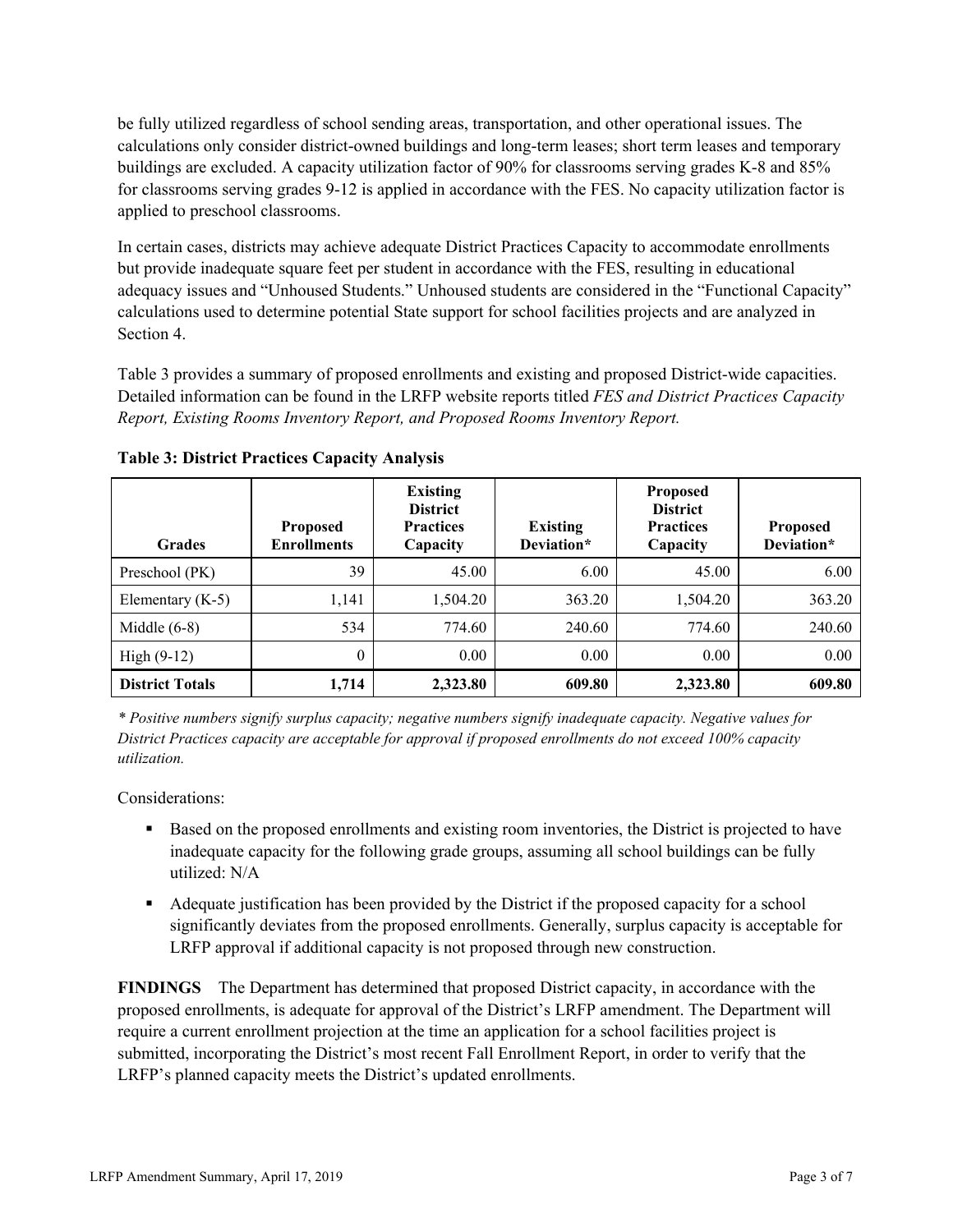### **4. Functional Capacity and Unhoused Students**

*Functional Capacity* was calculated and compared to the proposed enrollments to provide a preliminary estimate of Unhoused Students and new construction funding eligibility.

*Functional Capacity* is the adjusted gross square footage of a school building *(total gross square feet minus excluded space)* divided by the minimum area allowance per full-time equivalent student for the grade level contained therein. *Unhoused Students* is the number of students projected to be enrolled in the District that exceeds the Functional Capacity of the District's schools pursuant to N.J.A.C. 6A:26-2.2(c). *Excluded Square Feet* includes (1) square footage exceeding the FES for any pre-kindergarten, kindergarten, general education, or self-contained special education classroom; (2) grossing factor square footage *(corridors, stairs, mechanical rooms, etc.)* that exceeds the FES allowance, and (3) square feet proposed to be demolished or discontinued from use. Excluded square feet may be revised during the review process for individual school facilities projects.

Table 4 provides a preliminary assessment of the Functional Capacity, Unhoused Students, and Estimated Maximum Approved Area for each FES grade group. The calculations exclude temporary facilities and short-term leased buildings. School buildings proposed for whole or partial demolition or reassignment to a non-school use are excluded from the calculations pending project application review. If a building is proposed to be reassigned to a different school, the square footage is applied to the proposed grades after reassignment. Buildings that are not assigned to a school are excluded from the calculations. Detailed information concerning the calculations can be found in the *Functional Capacity and Unhoused Students Report* and the *Excluded Square Footage Report.*

|                                              | PK       | $K-5$    | $6 - 8$  | $9-12$   | <b>Total</b> |
|----------------------------------------------|----------|----------|----------|----------|--------------|
| Proposed Enrollments                         | 39       | 1,179    | 533      | $\theta$ | 1,673        |
| FES Area Allowance (SF/student)              | 125.00   | 125.00   | 134.00   | 151.00   |              |
| <b>Prior to Completion of Proposed Work:</b> |          |          |          |          |              |
| <b>Existing Gross Square Feet</b>            | 5,000    | 197,300  | 111,160  | $\theta$ | 313,460      |
| Adjusted Gross Square Feet                   | 5,000    | 194,245  | 110,604  | $\theta$ | 309,849      |
| Adjusted Functional Capacity                 | 40.00    | 1,553.96 | 825.40   | 0.00     |              |
| <b>Unhoused Students</b>                     | 0.00     | 0.00     | 0.00     | 0.00     |              |
| Est. Max. Area for Unhoused Students         | 0.00     | 0.00     | 0.00     | 0.00     |              |
| <b>After Completion of Proposed Work:</b>    |          |          |          |          |              |
| Gross Square Feet                            | 5,000    | 197,300  | 111,160  | $\theta$ | 313,460      |
| New Gross Square Feet                        | $\theta$ | $\Omega$ | $\Omega$ | $\Omega$ | $\theta$     |
| Adjusted Gross Square Feet                   | 5,000    | 194,245  | 110,604  | $\Omega$ | 309,849      |
| <b>Functional Capacity</b>                   | 40.00    | 1,553.96 | 825.40   | 0.00     |              |
| Unhoused Students after Construction         | 0.00     | 0.00     | 0.00     | 0.00     |              |
| Est. Max. Area Remaining                     | 0.00     | 0.00     | 0.00     | 0.00     |              |

**Table 4: Estimated Functional Capacity and Unhoused Students** 

Facilities used for non-instructional or non-educational purposes are ineligible for State support under the Act. However, projects for such facilities shall be reviewed by the Department to determine whether they are consistent with the District's LRFP and whether the facility, if it is to house students (full or part time)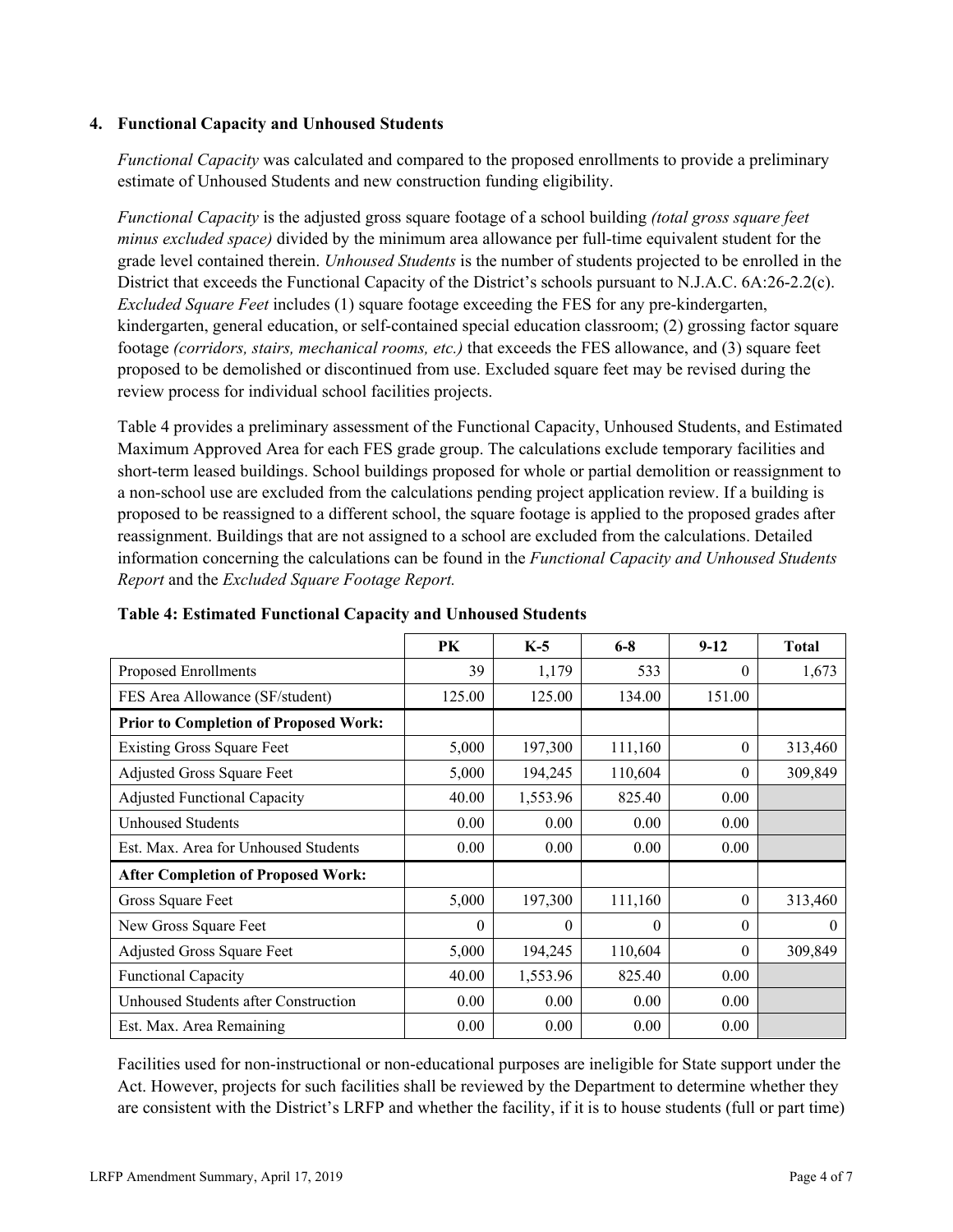conforms to educational adequacy requirements. These projects shall conform to all applicable statutes and regulations.

Estimated costs represented in the LRFP by the District are for capital planning purposes only. The estimates are not intended to represent preliminary eligible costs or final eligible costs of approved school facilities projects.

Considerations:

- The District does not have approved projects pending completion, as noted in Section 1, that impact the Functional Capacity calculations.
- **The Functional Capacity calculations** *exclude* square feet proposed for demolition or discontinuation for the following FES grade groups and school buildings pending a feasibility study and project review: N/A.
- Based on the preliminary assessment, the District has Unhoused Students prior to the completion of proposed work for the following FES grade groups: N/A.
- New construction is proposed for the following FES grade groups: N/A.
- **Proposed new construction exceeds the estimated maximum area allowance for Unhoused** Students prior to the completion of the proposed work for the following grade groups: N/A.
- The District, based on the preliminary LRFP assessment, will not have Unhoused Students after completion of the proposed LRFP work. If the District is projected to have Unhoused Students, adequate justification has been provided to confirm educational adequacy in accordance with Section 6 of this determination.

**FINDINGS** Functional Capacity and Unhoused Students calculated in the LRFP are preliminary estimates. Preliminary Eligible Costs (PEC) and Final Eligible Costs (FEC) will be included in the review process for specific school facilities projects. A feasibility study undertaken by the District is required if building demolition or replacement is proposed per N.J.A.C. 6A:26-2.3(b)(10).

# **5. Proposed Work**

The District assessed program space, capacity, and physical plant deficiencies to determine corrective actions. Capital maintenance, or *"system actions,"* address physical plant deficiencies due to operational, building code, and /or life cycle issues. Inventory changes, or *"inventory actions,*" add, alter, or eliminate sites, site amenities, buildings, and/or rooms.

The Act (N.J.S.A. 18A:7G-7b) provides that all school facilities shall be deemed suitable for rehabilitation unless a pre-construction evaluation undertaken by the District demonstrates to the satisfaction of the Commissioner that the structure might pose a risk to the safety of the occupants even after rehabilitation or that rehabilitation is not cost-effective. Pursuant to N.J.A.C. 6A:26-2.3(b)(10), the Commissioner may identify school facilities for which new construction is proposed in lieu of rehabilitation for which it appears from the information presented that new construction is justified, provided, however, that for such school facilities so identified, the District must submit a feasibility study as part of the application for the specific school facilities project. The cost of each proposed building replacement is compared to the cost of additions or rehabilitation required to eliminate health and safety deficiencies and to achieve the District's programmatic model.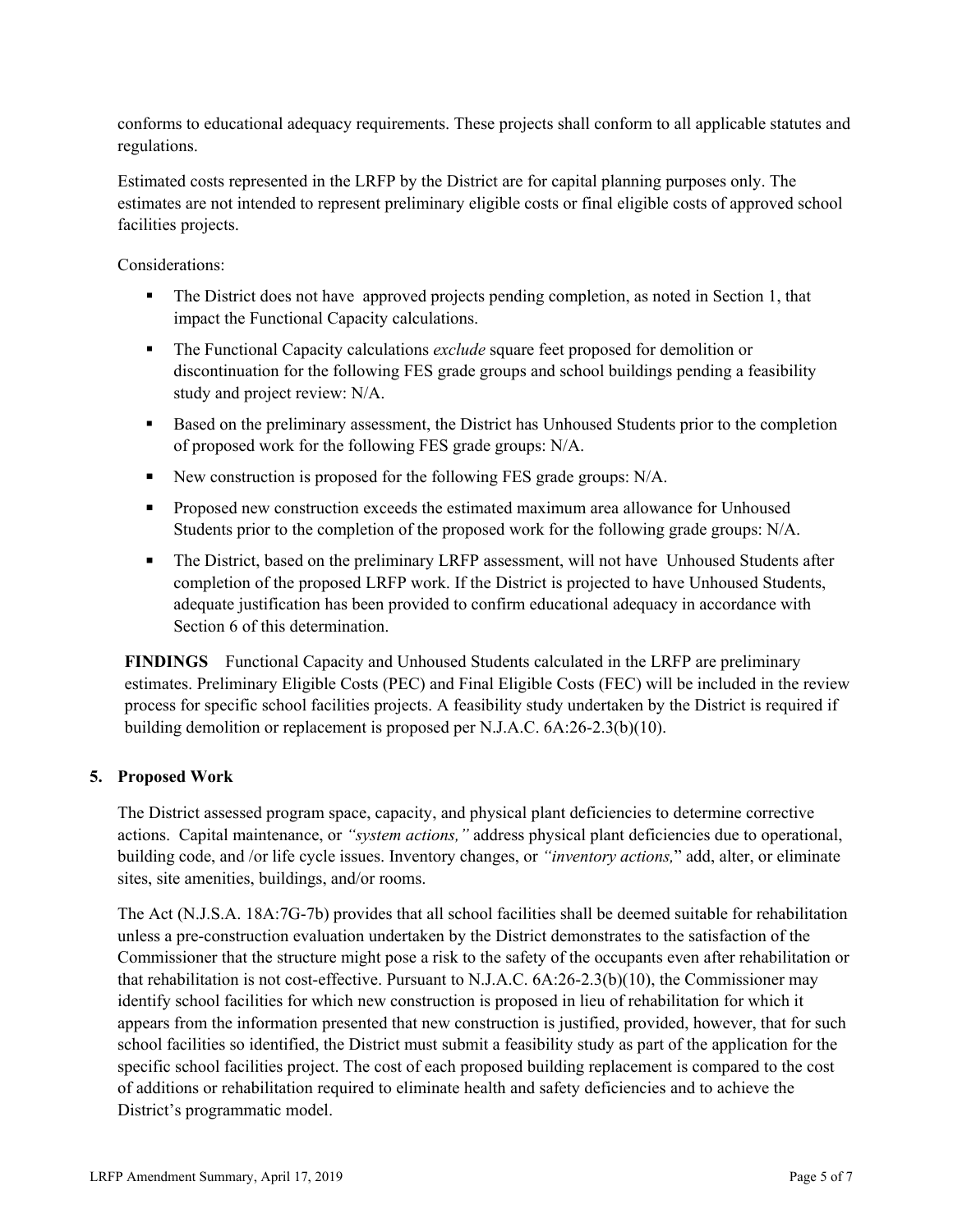Table 5 lists the scope of work proposed for each school based on the building(s) serving their student population. Detailed information can be found in the LRFP website reports titled *"School Asset Inventory" and "LRFP Inventory Actions Summary."* Systems work is described in a supporting document.

With the completion of the proposed work, the following schools are proposed to be eliminated: N/A; the following schools are proposed to be added: N/A.

| <b>Proposed Scope of Work</b>                                                                  | <b>Applicable Schools</b>                                                                               |
|------------------------------------------------------------------------------------------------|---------------------------------------------------------------------------------------------------------|
| Renovation only (no new construction)                                                          |                                                                                                         |
| System actions only (no inventory actions)                                                     | Angelo L. Tomaso School (04); Central School<br>(030); Mt. Horeb School (035); Woodland<br>School (050) |
| Existing inventory actions only (no systems actions)                                           | N/A                                                                                                     |
| Systems and inventory changes                                                                  | Warren Middle School (033)                                                                              |
| <b>New construction</b>                                                                        |                                                                                                         |
| Building addition only (no systems or existing inventory actions)                              | N/A                                                                                                     |
| Renovation and building addition (system, existing inventory,<br>and new construction actions) | N/A                                                                                                     |
| New building on existing site                                                                  | N/A                                                                                                     |
| New building on new or expanded site                                                           | N/A                                                                                                     |
| Site and building disposal (in addition to above scopes)                                       |                                                                                                         |
| Partial building demolition                                                                    | N/A                                                                                                     |
| Whole building demolition                                                                      | N/A                                                                                                     |
| Site and building disposal or discontinuation of use                                           | N/A                                                                                                     |

**Table 5. School Building Scope of Work**

**FINDINGS** The Department has determined that the proposed work is adequate for approval of the District's LRFP amendment. However, Department approval of proposed work in the LRFP does not imply the District may proceed with a school facilities project. The District must submit individual project applications with cost estimates for Department project approval. Both school facilities project approval and other capital project review require consistency with the District's approved LRFP.

# **6. Proposed Room Inventories and the Facilities Efficiency Standards**

The District's proposed school buildings were evaluated to assess general educational adequacy in terms of compliance with the FES area allowance pursuant to N.J.A.C. 6A:26-2.2 and 2.3.

District schools are not proposed to provide less square feet per student than the FES after the completion of proposed work as indicated in Table 5.

**FINDINGS** The Department has determined that the District's proposed room inventories are adequate for LRFP approval. If school(s) are proposed to provide less square feet per student than the FES area allowance, the District has provided justification indicating that the educational adequacy of the facility will not be adversely affected and has been granted an FES waiver by the Department pending project submission and review. This determination does not include an assessment of eligible square feet for State support, which will be determined at the time an application for a specific school facilities project is